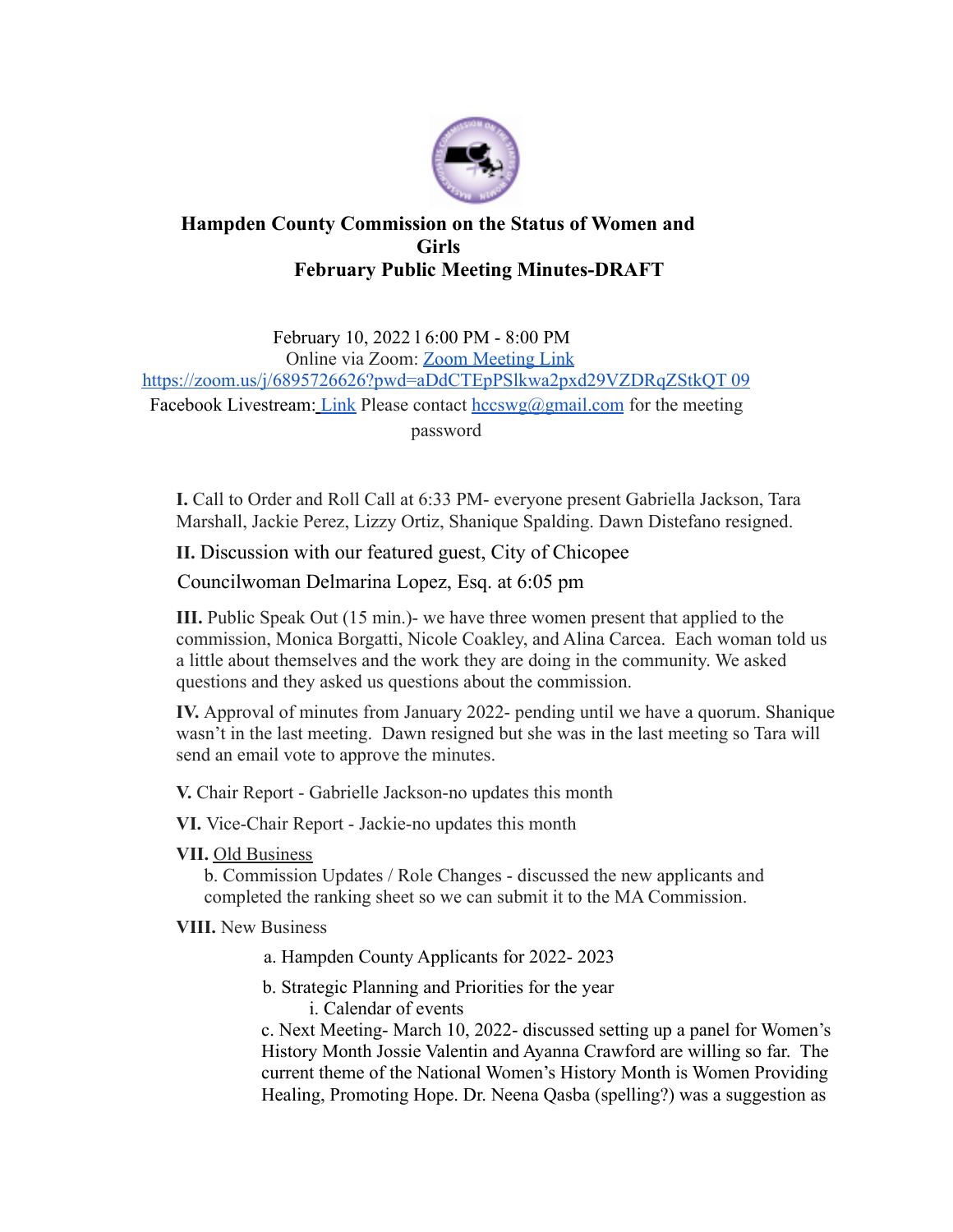well.reach out to Nicole Coakley who was in our public speak out. d. Commission Women Send Off - (Tentative) Feb. 28th

Lizzy made a motion to adjourn, Jackie seconded. All approved 7:43PM

 $\frac{1}{2}$  ,  $\frac{1}{2}$  ,  $\frac{1}{2}$  ,  $\frac{1}{2}$  ,  $\frac{1}{2}$  ,  $\frac{1}{2}$  ,  $\frac{1}{2}$  ,  $\frac{1}{2}$  ,  $\frac{1}{2}$  ,  $\frac{1}{2}$  ,  $\frac{1}{2}$  ,  $\frac{1}{2}$  ,  $\frac{1}{2}$  ,  $\frac{1}{2}$  ,  $\frac{1}{2}$  ,  $\frac{1}{2}$  ,  $\frac{1}{2}$  ,  $\frac{1}{2}$  ,  $\frac{1$ 

## \_ **VIII.** Mass Commission Updates

## **a. Commonwealth Heroines Call for Submissions**

"The Commonwealth Heroines are *those who don't make the news but make the difference.* Each year the Commission partners with state legislators to identify women who make outstanding contributions to their organizations and communities. Each legislator is encouraged to submit one woman from their constituency as a means of

recognizing their invaluable community efforts. Please visit the website for more information on Commonwealth Heroines or to access the Commonwealth Heroine Programs. **While the public and Commissioners cannot nominate a Commonwealth Heroine directly, we strongly encourage you to reach out to your legislators if you know of an ideal candidate or why it is essential to recommend and recognize community leaders in their district."**

**About Our Featured Guest:**